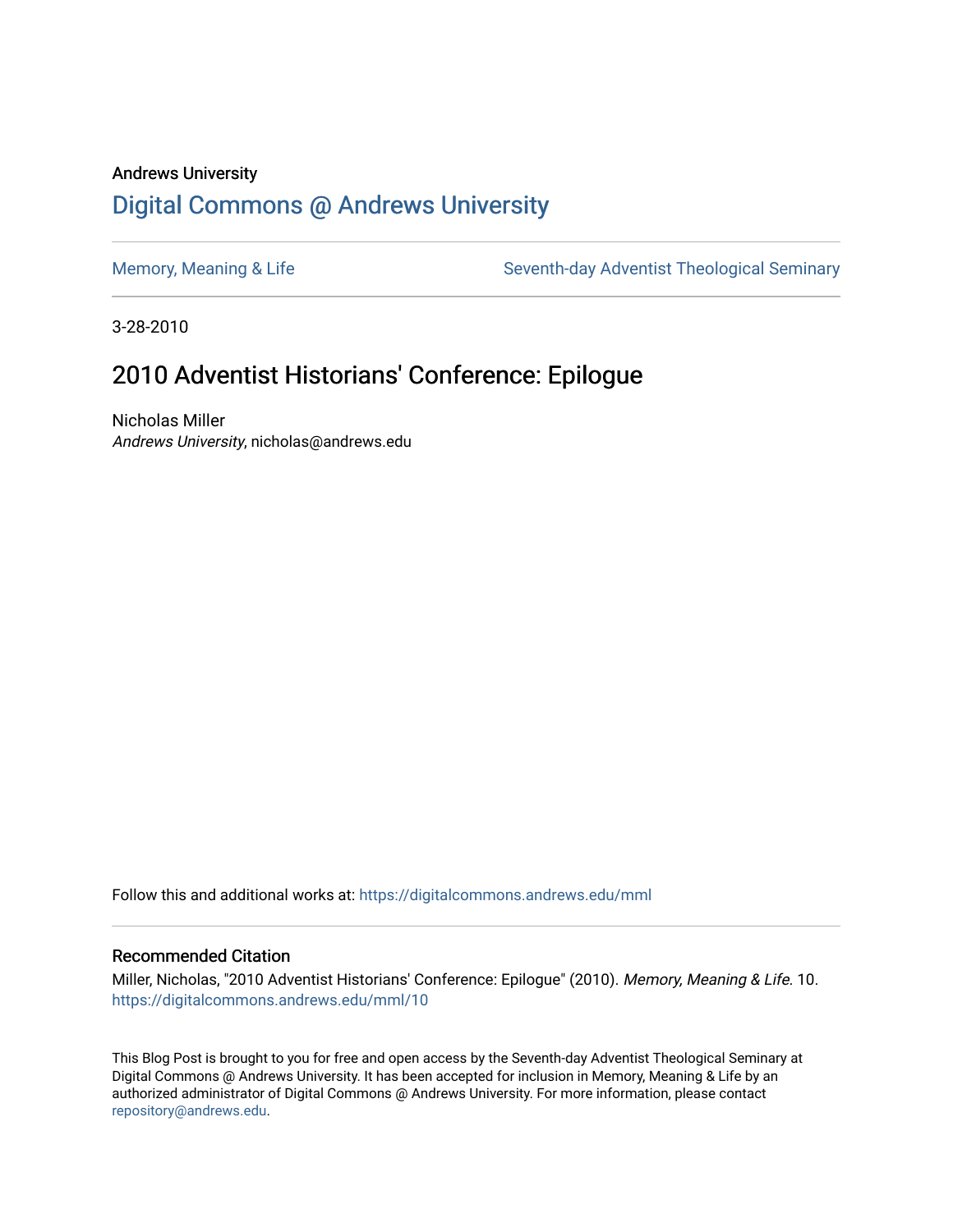# **[Memory, Meaning & Faith](http://web.archive.org/web/20120716003546/http://www.memorymeaningfaith.org/blog/)**

[Main](http://web.archive.org/web/20120716003546/http://www.memorymeaningfaith.org/blog) [About](http://web.archive.org/web/20120716003546/http://www.memorymeaningfaith.org/blog/about.html) [Archives](http://web.archive.org/web/20120716003546/http://www.memorymeaningfaith.org/blog/archives.html) March 28, 2010 **2010 Adventist Historians' Conference: Epilogue**

The compelling, rich, challenging, and deeply spiritual [presentation of Dr. Diop](http://web.archive.org/web/20120716003546/http://www.memorymeaningfaith.org/blog/2010/03/2010-adventist-historians-conference-sabbath.html) was a moving and inspiriting capstone to a series of thought-provoking and excellent meetings. At the end of his presentation and discussion the formal meetings of the conference ended. (Although there will be a final business meeting tomorrow morning, though many of us will be on the road and unable to attend. Substantial rumor has it, though, that the decision will be made that the next conference will be held at Union College.)

The attendees retired to the WAU cafeteria where a wonderful Sabbath lunch, and further delicious discussions, was enjoyed by all, preparatory to a Sabbath afternoon tour of historic Adventist sites in D.C. We had a short time here, but it was a time of fellowship, challenge, provocation (in the best sense) and interchange. Special recognition should be given to our gracious hostess and ASDAH President Joan A. Francis, whose organizational efforts, assisted by colleagues and students, were superb at making us feel both at home, and as participants at well-run, very efficient meetings.

We leave with a sense that the Adventist historians have perhaps more work to do to engage questions of faith, providence, and prophecy with which members and evangelists grapple. There has been an increasing disconnect and disengagement of many Adventist historians from those questions with our increasing concerns with professionalization. But this has only caused layman and others to handle these questions with less care and reflection, not caused the questions themselves to disappear.

How do we develop and engage professionally as Historians, while taking seriously our role as members and thought-leaders in our prophetic Adventist community of faith? Perhaps the [closing lectures of Dr. Land](http://web.archive.org/web/20120716003546/http://www.memorymeaningfaith.org/blog/2010/03/2010-adventist-historians-conference-sabbath.html), challenging us to take more seriously questions of the philosophy of faith and history, and of Dr. Diop, challenging us to engage more fully the comprehensive Adventist mission, crossing over our from our comfort zones, which can perhaps include our zones of professional comfort, help point the way. We hope that the discussion can continue, especially on the pages of this blog, on our way to the next meetings at Union!

[Posted by N](http://web.archive.org/web/20120716003546/http://www.memorymeaningfaith.org/blog/philosophy-of-history/)[icholas Miller](http://web.archive.org/web/20120716003546/http://profile.typepad.com/npmiller) [on March 28, 2010 in](http://web.archive.org/web/20120716003546/http://www.memorymeaningfaith.org/blog/philosophy-of-history/) [2010 Adventist Historians' Conference](http://web.archive.org/web/20120716003546/http://www.memorymeaningfaith.org/blog/2010-adventist-historians-conference/)[, C](http://web.archive.org/web/20120716003546/http://www.memorymeaningfaith.org/blog/philosophy-of-history/)[hurch History](http://web.archive.org/web/20120716003546/http://www.memorymeaningfaith.org/blog/church-history/)[, Philosophy of](http://web.archive.org/web/20120716003546/http://www.memorymeaningfaith.org/blog/philosophy-of-history/) History | [Permalink](http://web.archive.org/web/20120716003546/http://www.memorymeaningfaith.org/blog/2010/03/2010-adventist-historians-conference-epilogue.html)

[Save to del.icio.us](http://web.archive.org/web/20120716003546/http://del.icio.us/post)  $| \bullet \bullet \bullet$ 

#### **Comments**

**N** You can follow this conversation by subscribing to the [comment feed](http://web.archive.org/web/20120716003546/http://www.memorymeaningfaith.org/blog/2010/03/2010-adventist-historians-conference-epilogue/comments/atom.xml) for this post.

Why do you think it is that Adventist historians have stayed out of the prophetic/apocalyptic in recent years? Is it because they're been burned there in the past? Because Froom said essentially everything there was to say and left us only enough room to criticize it? Or has their professional training taught them that apocalyptic prophecy is an improper venue for historical research?

#### Posted by: [David Hamstra](http://web.archive.org/web/20120716003546/http://profile.typepad.com/davidhamstra) | [March 29, 2010 at 08:24 PM](http://web.archive.org/web/20120716003546/http://www.memorymeaningfaith.org/blog/2010/03/2010-adventist-historians-conference-epilogue.html?cid=6a01287656f488970c0133ec512228970b#comment-6a01287656f488970c0133ec512228970b)

I think it is primarily the third reason. Surely Froom has not said everything, and being wrong certainly does not stop historians from trying again. Rather, professionalization has led to essentially a secular view of history, in which historians believe they do not have the tools to answer questions asked about prophecy. This seems to me, however, to represent a triumph of the historian over the Christian, and is an unnecessary and unfortunate decision to check one's faith at the door of the library or historian's study.